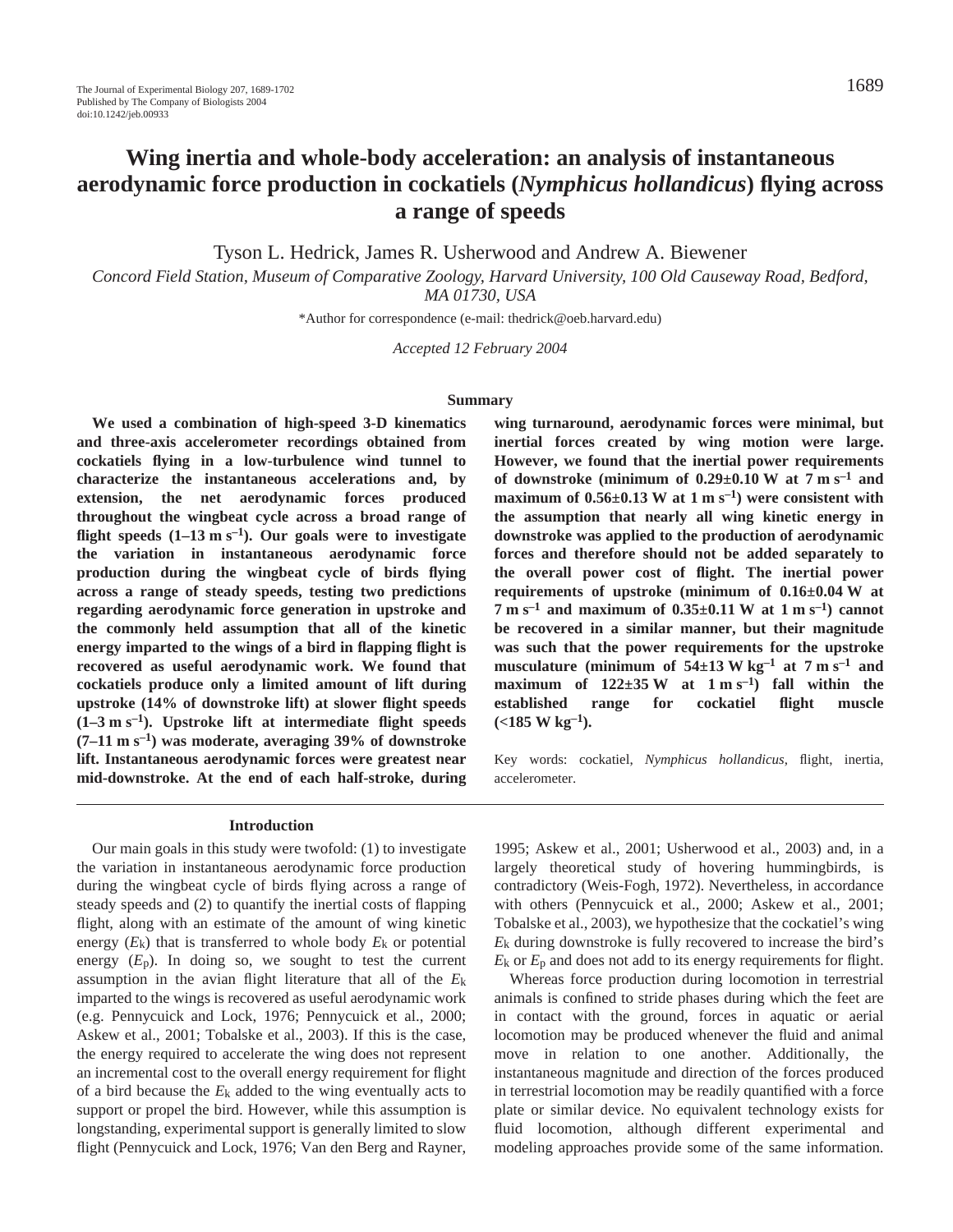# 1690 T. L. Hedrick, J. R. Usherwood and A. A. Biewener



Fig. 1. These images, taken from a high-speed recording of a cockatiel flying at  $1 \text{ m s}^{-1}$ , show the tip-reversal upstroke. In the first frame, the wing has already reversed direction and the humerus has been elevated. In the second frame, the primary feathers have rotated slightly to create gaps between successive feathers. Between the second and third frames, the rotated primaries sweep upward as the wrist joint extends. By the third frame, the primaries have been rotated back into their standard orientation and the wing has begun to move forward as well as upward.

Fluid visualization *via* digital particle image velocimetry (DPIV) allows measurement of some of these forces, but the results are typically interpreted over full- or half-cycle intervals due to the difficulty of visualizing flows close to the animal (Stamhuis and Videler, 1995; Drucker and Lauder, 1999; Spedding et al., 2003). Physical modeling allows detailed investigation of the time-course and magnitude of the locomotor forces but has thus far been most effectively applied to the relatively simple flight surfaces, kinematics and low Reynolds number regime of insect flight (Ellington et al., 1996; Dickinson et al., 1999). Computational fluid dynamics (CFD) models offer the possibility of quantifying fluid flow and force production over the entire surface of the animal but have thus far been limited to cases where existing physical models can be used to validate the CFD results (Liu et al., 1998; Ramamurti and Sandberg, 2002; Sun and Tang, 2002).

In the present study, we employed a third approach. We used accelerometers attached to the dorsal body center of cockatiels (*Nymphicus hollandicus* Kerr), together with high-speed 3-D kinematics, to measure the net instantaneous forces produced during complete wingbeat cycles. We obtained these measurements as the birds flew in a low-turbulence wind tunnel (Hedrick et al., 2002) across a range of steady flight speeds. Our approach followed that of Bilo et al. (1984), who examined several wingbeats of a pigeon (*Columba livia*) in steady fast flight. The accelerometers measured the net effect of internal (inertial) and external (aerodynamic) forces acting on the bird's body. Inertial forces are generated by oscillation of the bird's wings about its body, whereas aerodynamic forces result from the interactions between the bird and the surrounding fluid. To obtain estimates of net aerodynamic forces, we therefore used 3-D kinematics of wing motion to quantify and remove the inertial forces experienced by the bird's body.

Measuring the resultant aerodynamic forces produced within a wingbeat cycle allowed us to test two predictions of wing stroke function during upstroke. First, at slow flight speeds of approximately  $0-3$  m s<sup>-1</sup>, the cockatiels employ a 'tip-reversal' type of upstroke in which the wing flexed at the wrist early in

the upstroke, the proximal portion of the wing was elevated, and the distal portion of the wing then swept around and upward with the feathers rotated on their axes (Fig. 1). This type of upstroke has been hypothesized to allow the individual feathers to act as airfoils, producing lift as they sweep back (Brown, 1963; Aldridge, 1986; Norberg, 1990; Azuma, 1992). However, because our previous kinematic analysis of flight in cockatiels (Hedrick et al., 2002) did not reveal any obvious upward movement of the body during upstroke, we hypothesized that a tip-reversal upstroke would not produce substantial lift or thrust in this species.

In addition to the tip-reversal upstroke, various investigators (Spedding, 1987; Rayner, 1993; Hedrick et al., 2002; Spedding et al., 2003) have suggested that the wing may be aerodynamically active during upstroke at medium to fast flight speeds  $(5-11 \text{ m s}^{-1})$  in cockatiels). By positioning the wing at a positive angle of attack during upstroke and allowing their own forward velocity to drive flow past the airfoil, birds may be able to generate lift with consequent additional drag during the upstroke. Because our previous work on cockatiels (Hedrick et al., 2002) provided some support for this, we hypothesized that cockatiels would employ a lift-producing upstroke at faster flight speeds  $(5-11 \text{ m s}^{-1})$ . Recent flow visualization (DPIV) analysis of the wake of a thrush nightingale (*Luscinia luscinia* L.; Spedding et al., 2003) has also shown that the amount of energy added to the wake during upstroke gradually increased with flight speed in that species. This suggests that upstroke lift may also gradually increase with speed. However, our previous kinematic analysis (Hedrick et al., 2002) indicates that upstroke lift in cockatiels may decline again at the fastest speed  $(13 \text{ m s}^{-1})$  achieved during experiments in the Harvard-CFS wind tunnel.

### **Materials and methods**

### *Animals and flight training*

Four cockatiels (*Nymphicus hollandicus* Kerr; body mass 87.3 $\pm$ 7.4 g; mean  $\pm$  s.D.; Table 1) were purchased from a local licensed animal vendor and housed in a  $1.7 \text{ m} \times 2.7 \text{ m} \times 3.3 \text{ m}$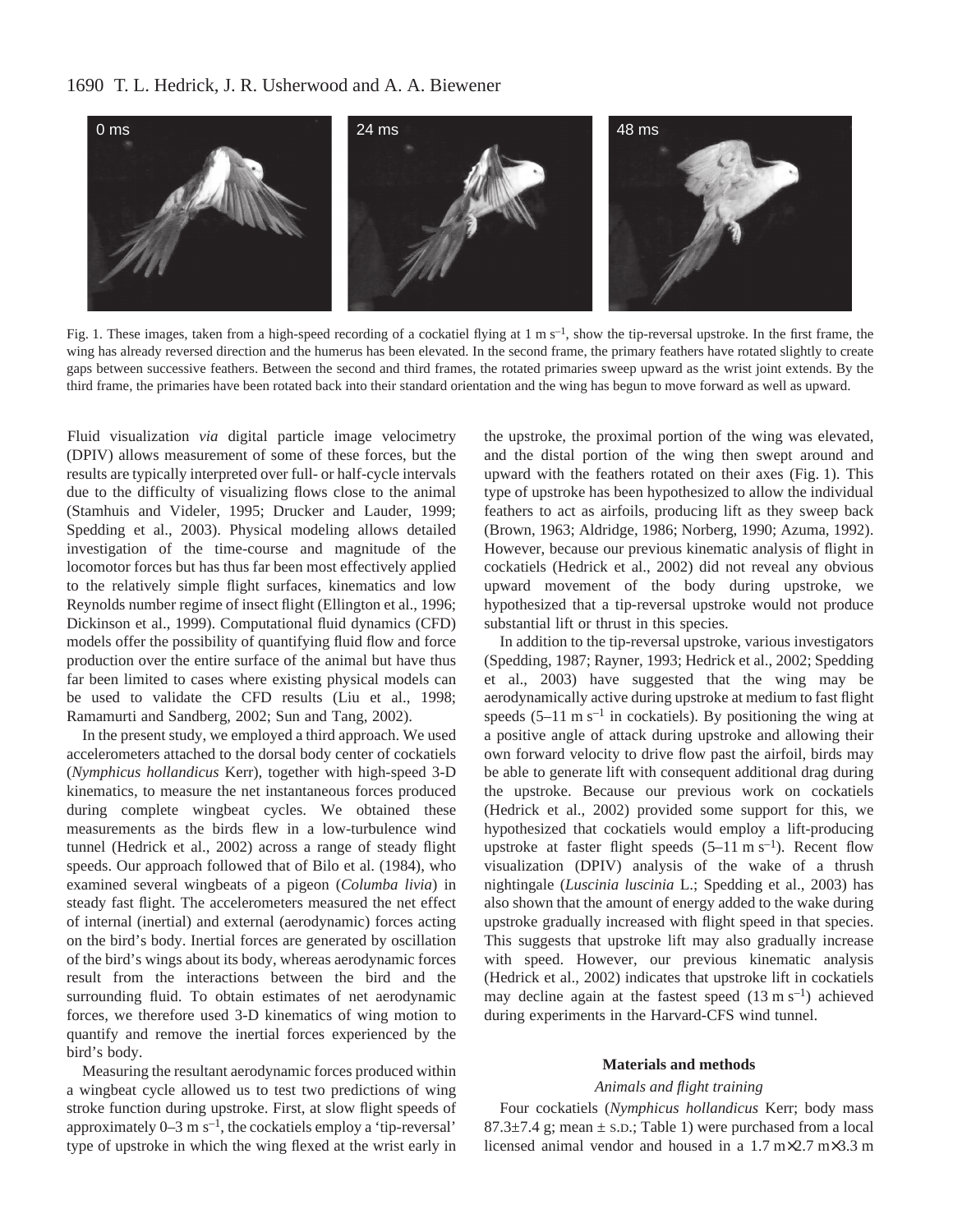Table 1. *Morphometric data for the cockatiels (*Nymphicus hollandicus*) and experimental conditions*

| $Mean + S.D.$   |
|-----------------|
| $87.28 + 7.36$  |
| $9.10 \pm 0.77$ |
| $1.41 + 0.12$   |
| $0.43+0.04$     |
| $45.5 + 2.0$    |
| $5.7+0.5$       |
| $22.44 + 3.07$  |
| $102.6 + 0.8$   |
| $1.21 \pm 0.03$ |
|                 |

*N*=4 in all cases. Muscle mass estimates were calculated from linear regressions of muscle mass *vs* body mass for cockatiels used in prior experiments at the Concord Field Station. Muscle masses are for individual muscles.

indoor aviary at the Concord Field Station animal care facility (Bedford, MA, USA), where they were provided with food and water *ad libitum*. The birds were trained to fly over a range of speeds from 1 m s<sup>-1</sup> to 15 m s<sup>-1</sup> in the Concord Field Station wind tunnel (Hedrick et al., 2002). Training lasted one month, comprising a minimum of five 20-min bouts of flight training per week. All individuals tended to fly in the upper forward quadrant of the working section of the wind tunnel. Cockatiels learned to fly at a steady speed in the wind tunnel in 2–4 days and were then exercised for at least three additional weeks to expand the speed range over which they would fly steadily prior to data recording. The trained cockatiels were willing to fly for at least 10 min without rest at 9 m s<sup>-1</sup>. At very fast  $(\geq 13 \text{ m s}^{-1})$  and slow  $(\leq 3 \text{ m s}^{-1})$  speeds, the duration of flights that the birds were willing to sustain was typically  $\leq 1$  min. The maximum steady speed of each bird was defined as the highest speed at which it would voluntarily maintain its position in the wind tunnel for 30 s. All training and experimental procedures were approved by the Harvard University Institutional Animal Care and Use Committee.

### *Flight kinematics*

Flight trials were recorded using three synchronized, highspeed digital video cameras [one Photron Fastcam-X 1280 PCI (Photron USA Inc., San Diego, CA, USA) and two Redlake PCI 500 (Redlake Inc., San Diego, CA, USA] operating at  $250$  frames s<sup>-1</sup> with a shutter speed of  $1/1000$ th of a second. The Photron camera was placed above and behind the wind tunnel flight chamber; the two Redlake cameras were positioned on the side of the tunnel opposite the operator with one lateral to the bird and the other postero-lateral (Fig. 2A). The camera data were synchronized with the accelerometer signals by recording the cameras' digital stop trigger together with the accelerometer outputs *via* an A/D converter (Axoscope Digidata 1200; Axon Instruments Inc., CA, USA). The cameras were calibrated using the modified direct linear transformation (DLT) technique with a 70 point calibration frame (measuring  $0.457 \text{ m} \times 0.967 \text{ m} \times 0.900 \text{ m}$  in *xyz* coordinate space) that was recorded at the end of each set of trials (Hatze, 1988). Trials were recorded at flight speeds of  $1-13 \text{ m s}^{-1}$  in  $2 \text{ m s}^{-1}$  intervals. Flight speed sequence was not restricted to a particular order, and the birds were allowed to rest between trials as necessary to maintain satisfactory performance  $(typically 2–5 min of sustained flight).$ 

Three points (dorsal and ventral surfaces of the shoulder, wrist and tip of the ninth primary) were marked on the right wing of each bird using 5 mm-diameter dabs of white correction fluid. The dried correction fluid was marked with a small black central dot. In addition, three points defining two orthogonal axes were attached to the accelerometers using two short lengths  $(2.5 \text{ cm})$  of wire, with a known orientation to the accelerometer sensitive axes (Fig. 2B). These axes were used to orient the accelerometers in the global reference frame later in analysis (see below).

Flight sequences consisting of a minimum of four successive wingbeats with minimal lateral and vertical movement within the flight chamber (velocity relative to the flight chamber of  $\leq 0.5$  m s<sup>-1</sup>) were selected from the video data and the points noted above digitized using custom software written in MATLAB v. 6.5 (The Mathworks Inc., Natick, MA, USA). In the few cases (3 of 28) where sufficient sequential wingbeats with minimal change in wind tunnel position were not available, we selected additional wingbeats from the recorded flight sequence, digitizing at least four wingbeats for each individual at each speed.

The raw coordinate data obtained from the digitized trials were resolved into a single 3-D space using the DLT coefficients derived from the calibration frame (Hatze, 1988). In addition to resolving the dorsal and lateral 2-D camera views into a single 3-D space, the modified DLT method also corrects for parallax and other linear and lens distortions. Individual points having a DLT root mean square error (RMSE) two standard deviations greater than the median RMSE for that point (approximately 4% of the points) were considered outliers and removed prior to analysis. Median RMSE ranged from 1.19 mm for the orthogonal axis markers to 1.49 mm for the ninth primary tip. Occasionally, a point was not in the view of at least two of the three cameras (approximately 7% of all points digitized), resulting in a gap in the reconstructed point sequence. After the digitized coordinate data were filtered, missing or dropped points were interpolated with a quintic spline fit to known RMSE using the 'Generalized Cross Validatory/Spline' (GCVSPL) program (Woltring, 1986). This method uses the RMSE from the DLT reconstruction to filter the positional data and then fills any gaps with a quintic spline interpolation. The results from this technique were similar to those obtained by smoothing the positional data using a 37 Hz digital Butterworth low-pass filter. However, the quintic spline method also allows direct calculation of velocity and acceleration derivatives from the spline curves, providing the most accurate method for obtaining higher order derivatives from positional data (Walker, 1998).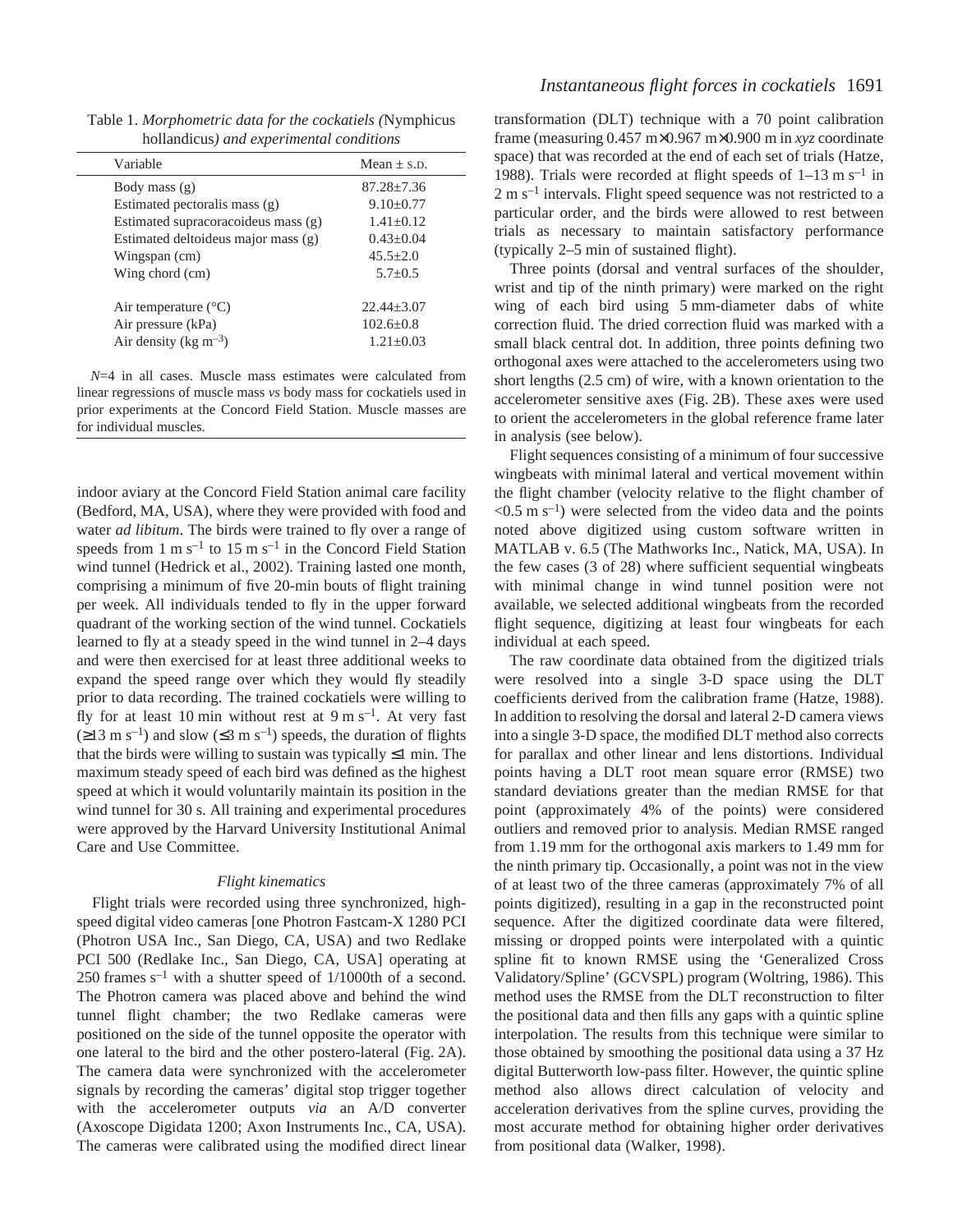

#### *Accelerometers*

We measured instantaneous accelerations of the cockatiels *via* a block of three accelerometers (1 EGA2-10 dual axis accelerometer and 1 EGA-10 single axis accelerometer; Entran Devices Inc., Fairfield, NJ, USA) mounted at orthogonal axes and attached to the dorsal midline of the cockatiels just above the estimated center of mass. The center of mass position was estimated by first locating it in a frozen, wingless cockatiel cadaver by hanging the specimen at various angles, then relating this to the position on the experimental animal estimated *via* visual and tactile landmarks. The accelerometers were anchored to the dorsal midline by suturing the accelerometer base plate to the intervertebral ligaments with two loops of 3-0 silk suture while the bird was under light anesthesia (isoflurane; Fig. 2B). Accelerometer signals were collected through a lightweight  $(5.6g)$  multi-lead cable that ran a distance of 1 m from the accelerometers on the animal to a small (0.75 cm diameter) opening at the top of the wind tunnel's working section. This lightweight cable connected to a heavier, shielded cable outside the flight chamber that ran to

the recording amplifiers (Micromeasurements 2120 bridge amplifiers; Vishay Intertechnology Inc., Malvern, PA, USA). The amplifier outputs were sampled by the A/D converter at 5 kHz and stored on a computer for subsequent analysis.

The mass of the accelerometers and the portion of the data cable supported by the bird was  $11.4$  g, approximately 13% of the total body mass of the bird. Measurements of the drag produced by the cable and attached accelerometer ranged from 0.05 N at 1 m s<sup>-1</sup> to 0.23 N at 13 m s<sup>-1</sup>. These measurements were made without an associated cockatiel; drag from the accelerometer and cable may therefore differ somewhat when associated with a bird's body. However, the effect of this drag, when related to the inertial and aerodynamic forces produced over the entire downstroke and upstroke phases, can be expected to be small and of negligible significance to how the patterns of inertial and aerodynamic force relate to each other. The cockatiels typically ignored the accelerometers and data cable while flying in the wind tunnel. The presence of the accelerometers did result in a reduction in the maximum flight speed we were able to record in the wind tunnel (from  $15~\mathrm{m~s^{-1}}$ )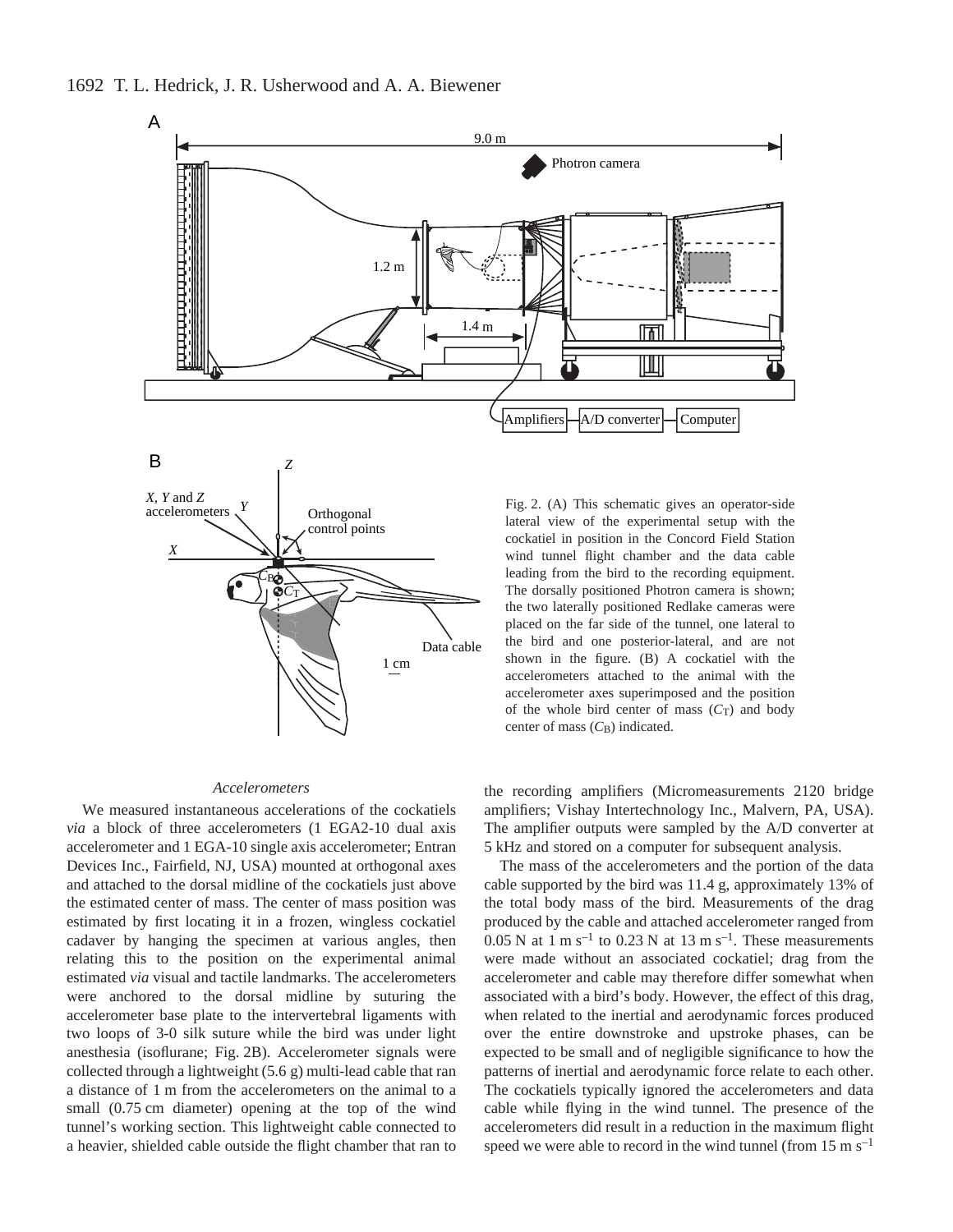to 13 m  $s^{-1}$ ), probably due to the additional drag from the cable and accelerometers. Flight duration and the position within the tunnel that each bird selected, however, were unaffected.

After each recording session, we recorded accelerometer calibration voltages by positioning each accelerometer's sensitive axis at 0°, 45°, 90° and 180° with respect to gravity. An accelerometer calibration equation was calculated from least squares regression of the recorded voltages and the expected accelerations of  $g$ , 0.707 $g$ , 0 and  $-g$ . In all cases, the  $r^2$  for the calibration regression was ≥0.99. After calibration, we used the position information obtained by digitizing the three markers attached to the accelerometer block to rotate the accelerometer outputs from their native 'bird-fixed' orientation on the dorsal surface of the animal to the standard global coordinate space defined by the camera calibration frame. Rotations were performed *via* a series of Euler angle transformations:

$$
\begin{bmatrix} \ddot{X}_{\text{B}} & \ddot{Y}_{\text{B}} & \ddot{Z}_{\text{B}} \end{bmatrix} = \begin{bmatrix} \ddot{A}_1 & \ddot{A}_2 & \ddot{A}_3 \end{bmatrix} \begin{bmatrix} \cos(\alpha) & -\sin(\alpha) & 0 \\ \sin(\alpha) & \cos(\alpha) & 0 \\ 0 & 0 & 1 \end{bmatrix}
$$
\n
$$
\begin{bmatrix} \cos(\beta) & 0 & \sin(\beta) \\ 0 & 1 & 0 \\ -\sin(\beta) & 0 & \cos(\beta) \end{bmatrix} \begin{bmatrix} 1 & 0 & 0 \\ 0 & \cos(\gamma) & -\sin(\gamma) \\ 0 & \sin(\gamma) & \cos(\gamma) \end{bmatrix}, \quad (1)
$$

where  $[\hat{X}_B \ \hat{Y}_B \ \hat{Z}_B]$  are the total center of body accelerations in the global coordinate space and  $[\ddot{A}_1 \ \ddot{A}_2 \ \ddot{A}_3]$  are the three orthogonal accelerations recorded by the accelerometers. Angle  $\alpha$  is the angle about the *Z* (vertical) axis between  $\ddot{A}_1$  and the *X* (forward) axis in the global coordinate space,  $β$  is the angle about the *Y* (lateral) axis between  $\ddot{A}_3$  and the global *Z* axis (following the initial transformation with  $\alpha$ ) and  $\gamma$  is the angle about the *X* (forward) axis between  $\ddot{A}_2$  and the global *Y* axis (following the transformations with α and β).

Although the inertial forces produced by wing motion cannot accelerate the bird's center of mass  $(C_T)$ , they can produce accelerations at the center of the body  $(C<sub>B</sub>; Fig. 2B)$ , above which the accelerometers were attached and that will be included in the accelerometer recordings. Following Bilo et al. (1984), we accounted for these accelerations of  $C_B$  due to inertial forces (subsequently referred to as inertial accelerations) by reconstructing them from the 3-D wing kinematics (see below) and subtracting them from the accelerometer recordings.

Reconstruction of the inertial accelerations requires a mass distribution for the wing as well as the wing's kinematics. We created a standard cockatiel wing mass distribution by sectioning and weighing wings from three cockatiels. The resulting standard cockatiel wing was composed of 18 slices, each of which was 1.3 cm wide, and included both the actual section mass and an estimated virtual mass predicted from the volume of air accelerated with the wing (Fig. 3). The virtual mass contributed 12.6% to the total wing mass (Fig. 3B) and  $25.8\%$  to the moment of inertia (Fig. 3A) for a fully extended wing. The total moment of inertia for the outstretched



Fig. 3. (A) This histogram shows the contribution of each wing section to the overall mass moment of inertia (*I*) of the wing. The moment of inertia calculation employs the sum of the actual and virtual masses shown in B. Each wing section was 1.3 cm wide. (B) This histogram shows the mass and estimated virtual mass of the individual wing sections. Total mass of the standard wing was 8.32 g; the s.D. between the masses of the three original wings was  $0.66$  g.  $(C)$  A silhouette of the standard cockatiel wing divided into 18 sections. The sections incorporating the elbow and wrist joints are labeled.

standardized wing shown here was  $4.02 \times 10^{-5}$  kg m<sup>-2</sup>; the standard deviation between the three individual wings was  $3.12\times10^{-6}$  kg m<sup>-2</sup>. Virtual mass for each section was computed using the following equation from Norberg (1990):

$$
m_{i,v} = \frac{1}{4} \pi \rho w_i c_i \tag{2}
$$

where  $m_{i,v}$  is the virtual (or added) mass of section *i*,  $\rho$  is air density, *w*i is the width of section *i*, and *c*i is its chord.

Our model treats each wing section as a point mass. This is a reasonable assumption given the concentration of mass in each strip at the leading edge in the bone and muscle rather than in the feathers extending posterior and the large number of wing slices we employed (Van den Berg and Rayner, 1995). We merged the mass information from the standard wing with the 3-D kinematics by computing the position of each wing strip in each video frame, then distributing the appropriate number of strips between the shoulder, wrist and wingtip. We then derived the acceleration of each wing section in the global frame of reference by taking the 2nd derivative of a quintic spline fit between the successive positions of each wing strip. The resulting *X*-, *Y*- and *Z*-axis section accelerations were used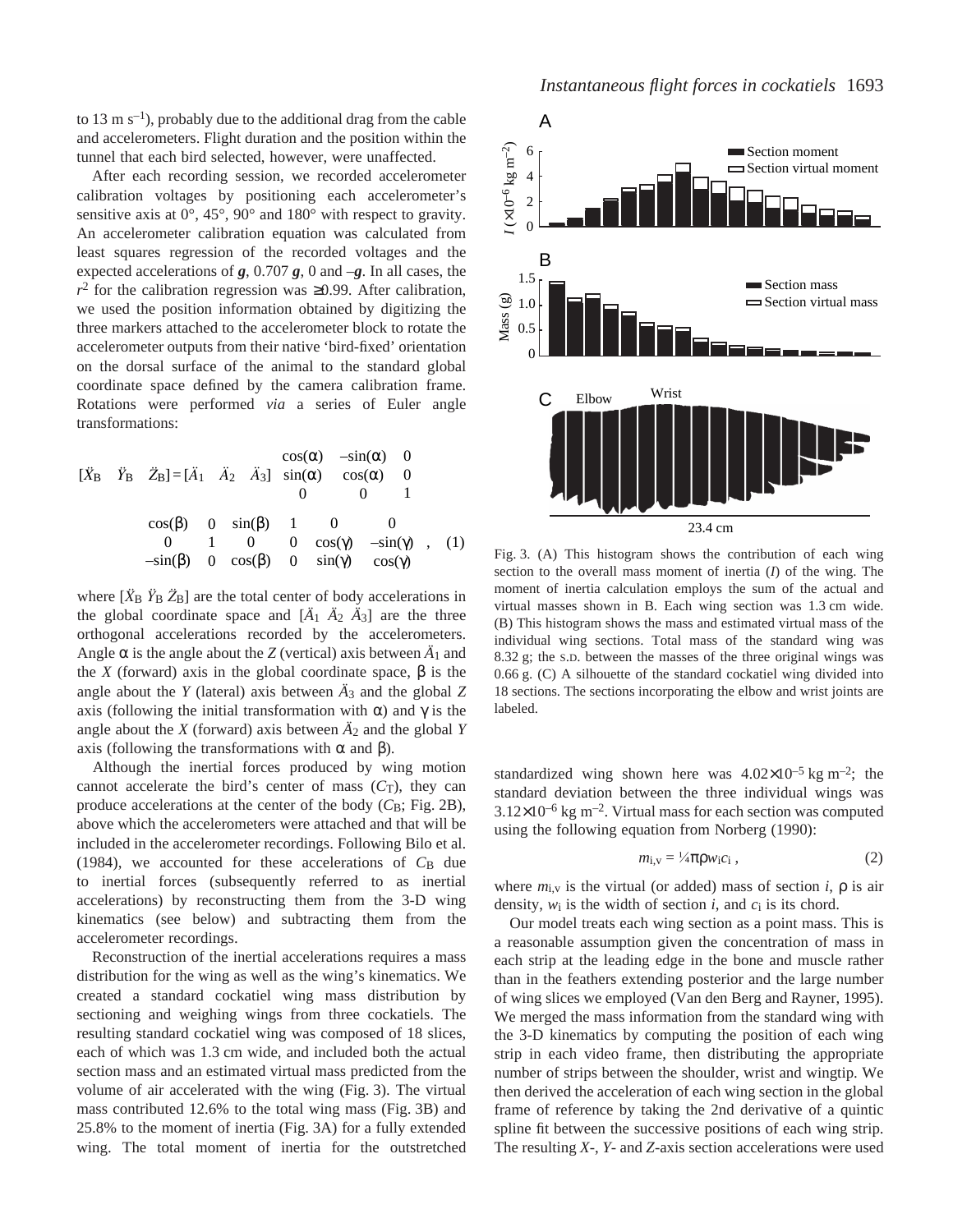to reconstruct the inertial accelerations with equations  $3-7$ (below). Lastly, we subtracted the predicted inertial accelerations from the accelerometer recordings leaving only the accelerations due to aerodynamic forces. We assumed that the two wings operate symmetrically and that the *Y*-axis inertial accelerations cancel each other.

The predicted inertial accelerations of C<sub>B</sub> were calculated from equations 10–15a of Bilo et al. (1984), restated here for convenience as equations  $3-7$ :

$$
\ddot{Z}_{B,I} = \frac{-2\sum m_i \ddot{\tilde{z}}_i}{m\tau},\tag{3}
$$

where  $\ddot{Z}_{B,I}$  is the vertical (*Z*-axis) acceleration of  $C_B$  due to inertial forces,  $m_i$  is the mass of the *i*th wing section,  $\ddot{z}_i$  is the vertical acceleration of the *i*th section in a frame of reference fixed to the bird,  $m<sub>T</sub>$  is the bird's total body mass (including the mass of the accelerometers and supported cable) and '2' accounts for the two wings. This equation may be reached by first considering the acceleration of  $C_T$  in terms of the acceleration of  $C_B$  and the wing segments:

$$
\ddot{Z}_{\rm T} = \frac{m_{\rm B} \ddot{Z}_{\rm B} + 2 \sum m_{\rm i} \ddot{z}_{\rm i}}{m_{\rm T}},\tag{4}
$$

where  $\ddot{Z}_T$  is the vertical acceleration of  $C_T$ ,  $\ddot{Z}_B$  is the acceleration of  $C_B$  (the quantity measured by the accelerometers) and *z*i is the vertical acceleration of the *i*th wing section. The acceleration  $C<sub>T</sub>$  can be translated into a local frame of reference with  $Z_B$ , the vertical position of  $C_B$ , at zero *via*:

$$
\ddot{\tilde{Z}}_{\rm T} = \ddot{Z}_{\rm T} - \ddot{Z}_{\rm B} = \frac{m_{\rm B} \ddot{\tilde{Z}}_{\rm B} + 2 \sum m_{\rm i} \ddot{\tilde{z}}_{\rm i}}{m_{\rm T}},\tag{5}
$$

where  $\hat{Z}_T$  is the vertical position of  $C_T$  in the local frame of reference and  $\hat{Z}_B$  is the vertical position of  $C_B$  (which is fixed at zero in the local frame of reference). We also define two additional relationships between the accelerations of  $C<sub>T</sub>$  and *C*B:  $\ddot{Z}_{T} = \ddot{Z}_{B,E}$  (6)

and

$$
\ddot{Z}_{B} = \ddot{Z}_{B,E} + \ddot{Z}_{B,I} , \qquad (7)
$$

where  $\tilde{Z}_{B,E}$  is the vertical acceleration of  $C_B$  due to external forces and  $\ddot{Z}_{B,I}$  is the vertical acceleration of  $C_B$  due to inertial forces. Equations  $6$  and  $7$  may be substituted into equation  $5$ to give equation 3. This analysis assumes that the inertial forces act through  $C_B$  and therefore produce no torque. A similar progression can be followed to calculate  $\ddot{X}_{B,I}$ , the horizontal inertial acceleration of *C*B. Note that the aerodynamic forces calculated from  $\ddot{Z}_{B,E}$  and other external accelerations encompass all aerodynamic forces acting on the bird, including drag from the data cable and accelerometer.

### *Inertial power*

We calculated the inertial power requirements for downstroke and upstroke by taking the change in wing *E*k from

the start of each half-stroke to its point of maximum *E*k and dividing these energies by the duration of the entire wingbeat cycle. Wing *E*k was computed from the mass distribution and kinetic analysis described above. We consider only the work of wing acceleration in both upstroke and downstroke because deceleration is unlikely to require substantial metabolic input in any circumstance due to the high metabolic efficiency of vertebrate muscle when actively generating force to absorb energy (Abbott et al., 1952). By contrast, we calculate power from the entire wingbeat duration because the muscle contractions involved in powering the movements of the wing occur over an entire wingbeat cycle.

### *Wing kinetic energy recovery*

Current models of forward flight in birds assume that the inertial power requirements for downstroke do not incur any metabolic cost because the wing *E*k is recovered as aerodynamic work done to support or propel the bird (Pennycuick, 1996; Askew et al., 2001; Tobalske et al., 2003). This is presumed to occur in the latter half of downstroke as the wing loses kinetic energy while doing aerodynamic work to produce forces (lift and thrust) that support and propel the bird. Following Askew et al. (2001), we assume that if the aerodynamic work required to produce the observed whole-body accelerations exceeds the wing *E*k then all energy is transferred. Only in cases where the wing *E*k exceeds aerodynamic work does the inertial power incur a metabolic cost. This analysis ignores any additional muscle work done during the wing deceleration phase but provides a simple benchmark to evaluate the importance of inertial power requirements in downstroke.

To carry out this analysis, it was necessary to estimate the aerodynamic work required to produce the observed aerodynamic forces. We employed the aerodynamic model described in equations  $2-7$  of Hedrick et al. (2003) to estimate the instantaneous aerodynamic power output based on the bird's wing kinematics and whole-body accelerations. For the purposes of comparison with wing *E*k, we computed the aerodynamic work performed during the period of wing deceleration in downstroke. This can be summarized as:

$$
E_{k,rd} = \Delta E_{k,w} - E_{\text{aero}} \,, \tag{8}
$$

where *E*k,rd is the kinetic energy during downstroke that exceeds the aerodynamic work performed, ∆*E*k,w is the change in wing *E*k from its maximum to its value at the end of downstroke, and *E*aero is the aerodynamic work performed over the same time interval. The transfer of wing  $E_k$  to aerodynamic work during upstroke wing deceleration has not been proposed and is not considered here. Instead, we assume that upstroke is powered entirely by the supracoracoideus and deltoideus major muscles.

#### **Results**

*Within-wingbeat variation in aerodynamic and inertial forces* The magnitude of vertical and horizontal whole-body acceleration resulting from aerodynamic forces varied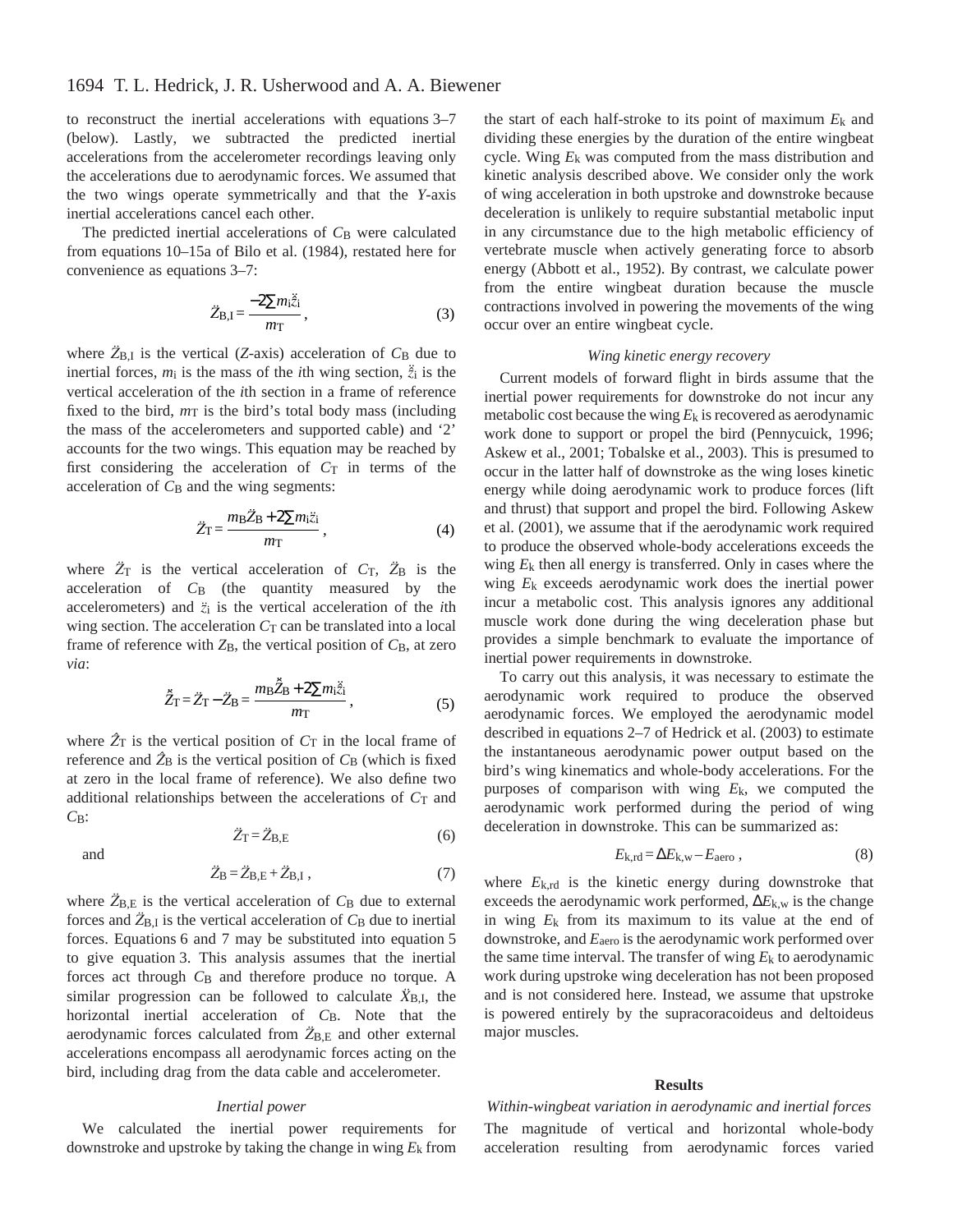

### Recorded acceleration - Inertial acceleration

 $-10 \text{ m s}^{-2}$  (0.81 N) scale bar Aerodynamic acceleration

continuously throughout the wingbeat cycle and across speeds. Forces during downstroke were similar among birds, speeds and wingbeats, with maximum aerodynamic forces typically falling near mid-downstroke while forces during upstroke were of lower magnitude but varied more widely. Fig. 4 shows a snapshot of the vertical and horizontal net force vectors at the mid-downstroke and mid-upstroke postures at three different flight speeds. Note the decrease in the overall magnitude of downstroke aerodynamic force at the intermediate speed  $(7 \text{ m s}^{-1})$ . These snapshots are expanded in Fig. 5 (lower panels) to show the mean acceleration patterns produced by all four cockatiels across the range of flight speeds tested. While inertial forces were small in comparison to aerodynamic forces at the mid-downstroke and mid-upstroke phases shown in Fig. 4, they were greatest during wing turnaround at the end of upstroke and downstroke, as can been seen in Fig. 5. Peak inertial forces were larger at slow and fast flight speeds when compared with intermediate speeds and became closer in magnitude to the aerodynamic forces as speed increased. Nevertheless, peak inertial forces were always less than peak aerodynamic forces, being less than 50% of peak aerodynamic forces at 1 m  $s^{-1}$  and 3 m  $s^{-1}$  and between 50% and 60% at all other flight speeds.

# *Instantaneous flight forces in cockatiels* 1695

Fig. 4. Here, we superimpose some of the typical instantaneous acceleration vectors from middownstroke and mid-upstroke on the lateral-view high-speed video footage. The same cockatiel is used in all frames and the vector scale is the same in each case. Note that the inertial acceleration vectors are small in size here because the wing is typically at maximum velocity when near mid-stroke; inertial accelerations were much more pronounced at other points in time such as the ends of upstroke and downstroke. In upstroke at faster flight speeds, lift and drag forces tended to vary together and were either both small, as shown in the  $7 \text{ m s}^{-1}$  upstroke, or both larger, as shown in the  $13 \text{ m s}^{-1}$  upstroke. The scale bar indicates an acceleration of 10  $\text{m s}^{-2}$ , equivalent to a force of 0.81 N applied to the cockatiel's whole body mass. Note that the aerodynamic acceleration vectors include drag from the data cable and accelerometers.

Despite continuous variation in acceleration throughout a wingbeat, certain features of the acceleration profile of the wingbeat cycle remained consistent across flight speeds. We found that maximum horizontal acceleration occurred at a cycle phase of 0.65 (zero being defined as the start of upstroke, and 1.0 the end of downstroke) and maximum vertical acceleration occurred at a phase of 0.74. Both of these occurred near the kinematic middownstroke (phase of 0.73), with the wings fully outstretched and horizontal to the bird. These phases did not vary significantly with flight speed

(*F*=0.38 and *F*=1.78 for vertical and horizontal acceleration phase, respectively; *P*>0.05, repeated-measures ANOVA) but were significantly different from one another (*P*<0.05, *t*-test of individual means).

We also observed that the initial two-thirds of downstroke generally produced positive (forward) thrust, while the latter third resulted in negative (rearward) thrust. The negative thrust was associated with a large angle of incidence adopted by the wing late in downstroke as the wing supinated prior to upstroke. Positive (upward) lift was produced over the entire downstroke at all speeds. By contrast, lift and thrust production during upstroke generally varied more, especially at slow and fast flight speeds. During the upstroke, lift and drag tended to vary together. For example, at 7 m  $s^{-1}$  (Fig. 5B), the cockatiels reduced both lift and drag whereas at  $13 \text{ m s}^{-1}$  (Fig. 5C) lift production was coupled with increased drag. Finally, net accelerations due to aerodynamic forces were near zero at the end of downstroke at all speeds, despite the rapid wing rotations that occurred at this time during slower flight speeds  $(1-3 \text{ m s}^{-1}; \text{Fig. 5}).$ 

*Mean aerodynamic forces in upstroke and downstroke* As expected, the mean magnitude of whole-body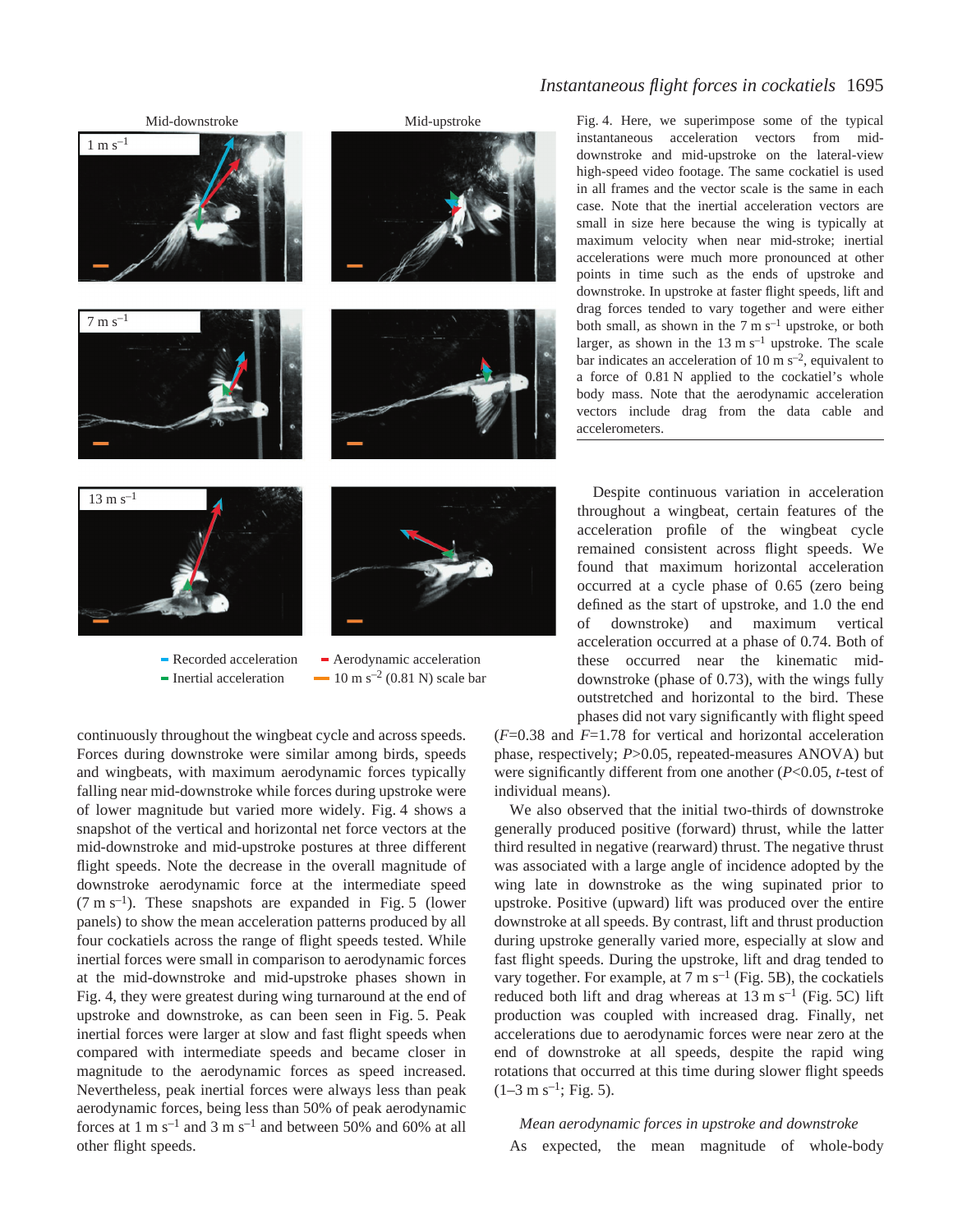# 1696 T. L. Hedrick, J. R. Usherwood and A. A. Biewener



Fig. 5. A set of inter-individual mean curves showing the patterns of acceleration and wing movement across a single wingbeat from the start of upstroke to the end of downstroke across a range of speeds. Light gray regions denote downstroke. Solid lines indicate the inter-individual mean response, while broken lines show the mean  $\pm 1$  s.D. A, B and C correspond to results from flight speeds of 1 m s<sup>-1</sup>, 7 m s<sup>-1</sup> and 13 m s<sup>-1</sup>, respectively. None of the birds in this study was able to sustain faster flight speeds with the recording equipment attached. Note that the aerodynamic acceleration vectors include drag from the data cable and accelerometers. Removing drag would not change the mean horizontal acceleration over a wingbeat cycle but would probably reduce the instantaneous magnitude of the acceleration. The maximum drag measured on the accelerometer and cable (at  $13 \text{ m s}^{-1}$ ) would generate an acceleration of approximately 2.6 m s<sup>-2</sup>, much less than the observed acceleration magnitudes.

acceleration resulting from aerodynamic forces in both the vertical and horizontal directions varied significantly between upstroke and downstroke (*P*<0.001 for both vertical and horizontal, paired *t*-test). The mean vertical acceleration during upstroke and downstroke also varied significantly with speed (*P*<0.05, *F*=3.81 and *F*=4.52 for downstroke and upstroke, respectively; repeated-measures ANOVA). Differences in mean vertical acceleration between upstroke and downstroke were minimized at intermediate flight speeds and maximized at both faster and slower speeds (Fig. 6). The same trends also characterize the mean horizontal accelerations. Furthermore, the specialized tip-reversal upstroke employed by cockatiels at slow flight speeds  $(1 \text{ m s}^{-1} \text{ and } 3 \text{ m s}^{-1})$  was not associated with large net accelerations in any direction.

### *Wing kinetic energy and the inertial power requirements of flight*

The inertial work required to accelerate the wing varied significantly with flight speed downstroke (*P*<0.01, *F*=4.18; repeated-measures ANOVA) but not upstroke (*P*>0.05;

Fig. 7A). However, because of speed-related variation in the duration of upstroke relative to downstroke, wing inertial power varied significantly with speed for both upstroke and downstroke (*P*<0.05, *F*=3.81 and *P*<0.01, *F*=6.49, respectively; repeated-measures ANOVA; Fig. 7B). Not surprisingly, wing inertial work and power during the downstroke exceeded that during the upstroke. This results from the wings' outstretched configuration and increased moment of inertia during the downstroke compared with their flexed configuration during upstroke. However, we did find that in slow-speed flight  $(1-3 \text{ m s}^{-1})$  the exceptionally brief duration of wing acceleration in upstroke elevated the mean power output to a level nearly equal to that in downstroke.

These inertial work requirements translate into substantial mass-specific inertial power requirements when measured over a complete wingbeat cycle. Downstroke pectoralis massspecific inertial power requirements averaged  $24.0 W kg^{-1}$ across the entire speed range (Fig. 8). This represents 21.9% of the cockatiels' pectoralis power output, based on the results of Tobalske et al. (2003). Nevertheless, the maximum wing *E*k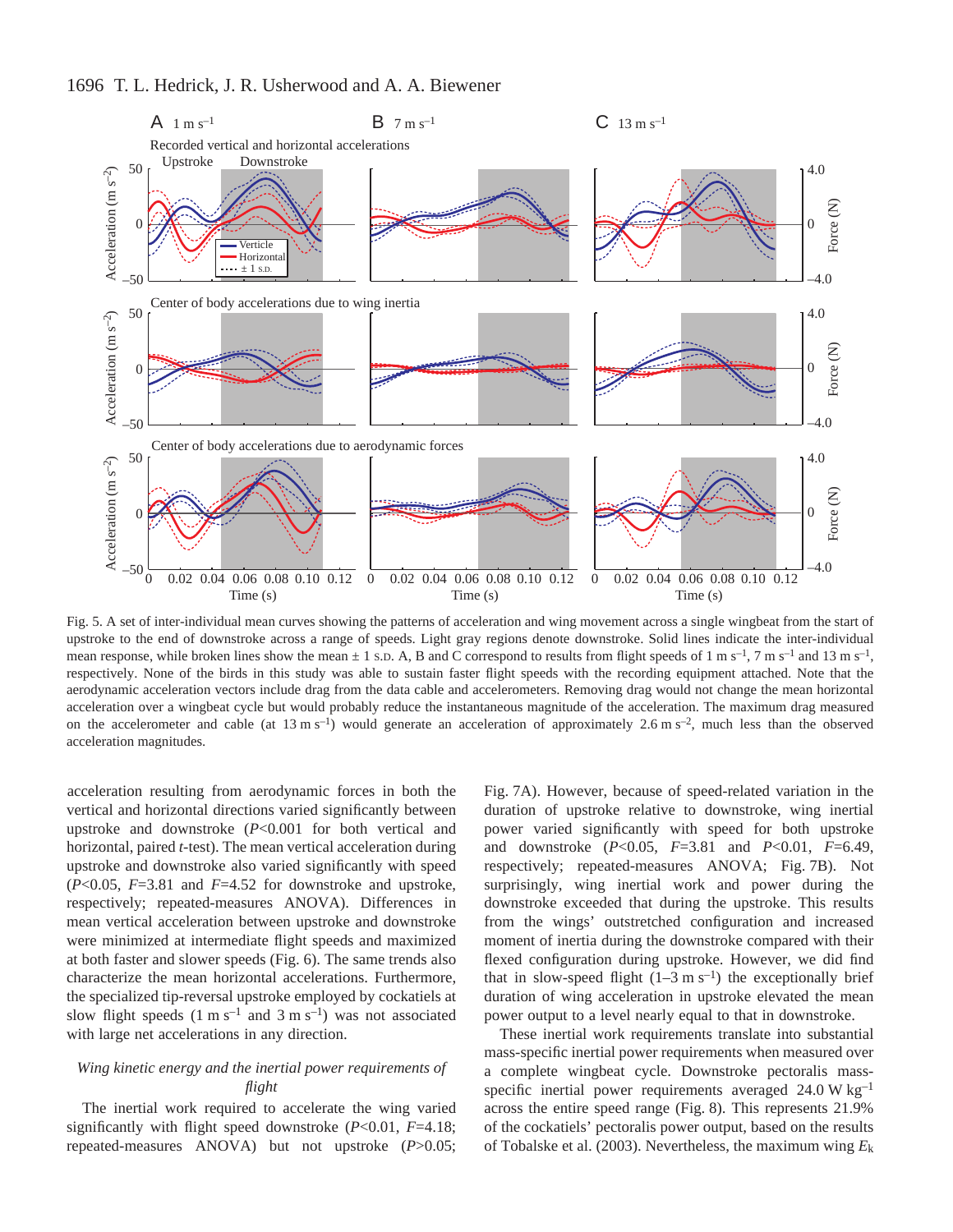Fig. 6. Mean vertical and horizontal accelerations during downstroke and upstroke resulting from aerodynamic forces plotted *versus* flight speed. The values shown are means ± 1 S.D. for the four birds. Vertical and horizontal upstroke and downstroke accelerations differed significantly between stroke phases (*P*<0.001, paired *t*-test), and vertical accelerations differed significantly across speeds. Note that maintaining position in the wind tunnel requires that aerodynamic forces produce a mean vertical acceleration of  $+9.81~\mathrm{m~s^{-2}}$  (to counter gravity) and a horizontal acceleration of  $0 \text{ m s}^{-2}$ ; there was a slight tendency toward forward acceleration in the cockatiels, especially at faster flight speeds.



developed during downstroke *in excess* of the aerodynamic work performed during wing deceleration (*E*k,rd) was negative at speeds less than  $7 \text{ m s}^{-1}$  and only slightly positive at faster speeds, averaging  $7.25 \text{ W kg}^{-1}$  or  $7.0\%$  of pectoralis power output for speeds of  $>7$  m s<sup>-1</sup>.

Muscle mass-specific inertial power requirements for upstroke were greater than those for downstroke due to the large mass difference between the upstroke and downstroke musculature (Table 1). Assuming that the wings' acceleration and *E*k during upstroke are achieved *via* contraction of the supracoracoideus and deltoideus major muscles, upstroke mass-specific inertial power reached a maximum of 122 W  $kg^{-1}$  at a flight speed of 1 m s<sup>-1</sup> (Fig. 8) and averaged  $89 \text{ W kg}^{-1}$  over all flight speeds. At slower flight speeds



 $(1-5 \text{ m s}^{-1})$ , upstroke mass-specific inertial power was similar to the pectoralis mass-specific power output required for aerodynamic force production (Fig. 8). At faster speeds, upstroke inertial power declined somewhat relative to pectoralis power output.

### **Discussion**

While analysis of the instantaneous locomotor forces produced by flying animals will likely remain difficult, our application of high-speed digital video and 3-D kinematic reconstruction to the accelerometry techniques developed by Bilo et al. (1984) provide an additional method through which these forces can be measured. Although this study covered a

much wider range of speeds and wingbeats than the earlier study and employed cockatiels rather than pigeons, both studies examined instantaneous force production throughout a wingbeat cycle, and some general comparisons between the two are possible. Bilo et al. (1984) measured forces on a 395 g pigeon flying at 11 m  $s^{-1}$ , with accelerations reported as forces applied to the center of mass. The larger mass and

associated with wing acceleration during upstroke and downstroke plotted *versus* flight speed. Note that while inertial work in upstroke is less than in downstroke at all speeds, this is not the case for inertial power. The reduced duration of upstroke at slower flight speeds increases the upstroke inertial power to the point where it is nearly equal to the downstroke power. As we found previously in cockatiels (Hedrick et al., 2003), changes in wingbeat duration were entirely due to changes in upstroke duration, as downstroke duration did not vary.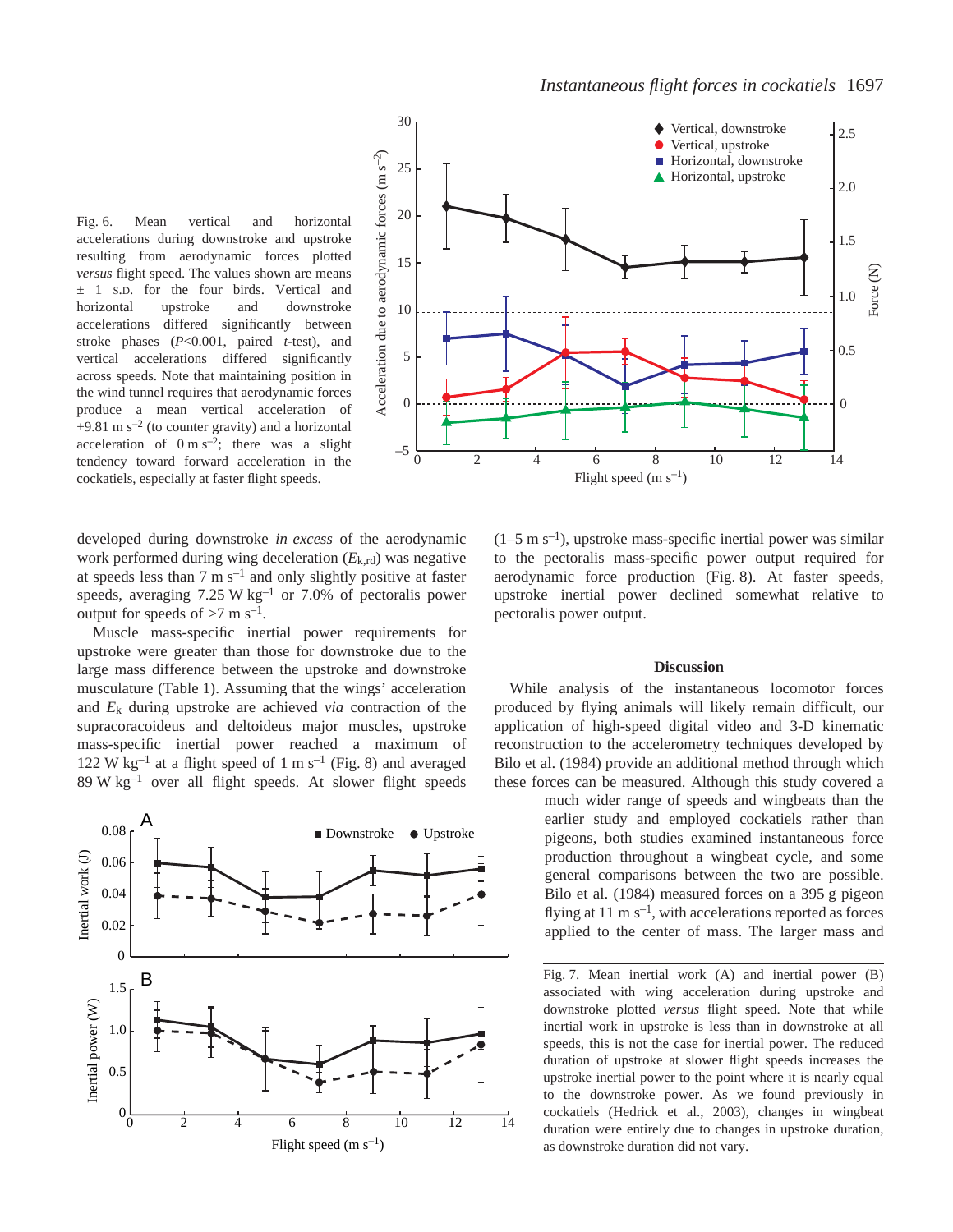Fig. 8. A comparison of the measured cockatiel pectoralis mass-specific muscle power output (black) reported by Tobalske et al. (2003) with three measures of the mass-specific inertial power requirements of flapping flight. The upstroke mass-specific inertial power (red) is the peak wing kinetic energy developed in upstroke divided by the mass of the upstroke musculature and the wingbeat duration. This is the best measure of the muscle power required for upstroke. The downstroke mass-specific inertial power (green) is the peak wing kinetic energy developed in downstroke divided by the pectoralis mass and wingbeat duration. The downstroke excess inertial power is the peak wing kinetic energy in downstroke with the aerodynamic work done during wing deceleration subtracted, i.e.  $E_{k,rd}$ . This sum was converted to a massspecific power by dividing by the pectoralis mass and wingbeat duration. The muscle masses used to calculate massspecific powers are given in Table 1.

greater wing loading of the pigeon probably resulted in faster maximum and typical flight speeds than the cockatiels employed in the present study; the pigeon's larger size certainly resulted in greater aerodynamic forces. However, presuming that Bilo et al. (1984) used the flight speed at which the pigeon was most comfortable in the wind tunnel, the results should be compared with cockatiels flying at 7 m  $s^{-1}$ , the speed at which the cockatiels flew most readily. Additionally, we converted the forces from Bilo et al. (1984) back to accelerations for comparison with the cockatiels since the mean acceleration over a wingbeat cycle will be the same for all birds in steady, level flight.

Given these assumptions, we can compare the following results from the two studies: (1) the magnitude of inertial accelerations, (2) the magnitude of the aerodynamic accelerations and (3) the timing of peak accelerations during the wingbeat cycle. The pigeon was reported to produce inertial accelerations that were approximately 25–33% of the magnitude of the aerodynamic accelerations. In cockatiels, the inertial accelerations were nearly equivalent to their aerodynamic equivalents in the vertical direction and were approximately 50% in the horizontal direction at a flight speed of  $7 \text{ m s}^{-1}$ . This discrepancy is probably explained by three factors: (1) the inclusion of added mass in the determination of cockatiel wing moment of inertia, (2) differences in camera recording frequency and (3) the scaling of wing size with body size. The added mass component elevates the cockatiel moment of inertia and peak inertial acceleration by 26%. Removing this component would decrease the cockatiel horizontal acceleration into the same range as that of the pigeon, for which added mass was not included (Bilo et al., 1984), but would not fully account for the differences in vertical inertial acceleration. Higher imaging frequencies will more accurately estimate the peak accelerations and therefore result in greater inertial forces. We recorded at 250 Hz whereas

![](_page_9_Figure_4.jpeg)

Bilo et al. (1984) recorded at 80 Hz. This difference probably explains at least part of the remaining discrepancy in inertial accelerations. Any remaining differences are likely to be the result of differences in wing morphology and moment of inertia between the two species. Cockatiels have relatively long wings with a high moment of inertia for their body mass  $(4.02\times10^{-5} \text{ kg m}^{-2})$  in the present study). This is well above that of other bird species of a similar body mass (Van den Berg and Rayner, 1995), although less than the value of  $1.65\times10^{-4}$  kg m<sup>-2</sup> for the much larger pigeon studied by Bilo et al. (1984).

While we expect the pigeon to produce larger absolute aerodynamic forces due to its greater mass, whole-body accelerations of the cockatiels and pigeon should be comparable in magnitude. However, the peak horizontal and vertical accelerations of the pigeon reached nearly  $40 \text{ m s}^{-2}$ compared with 22.6 m s<sup>-2</sup> peak vertical and 7.4 m s<sup>-2</sup> peak horizontal accelerations in the cockatiels. Because vertical and horizontal accelerations over the entire wingbeat cycle must average near  $9.81 \text{ m s}^{-2}$  and  $0 \text{ m s}^{-2}$ , respectively, for both species, the lower peak values for the cockatiels indicate a smoother wingbeat cycle with less variation in acceleration at this flight speed. We believe this may reflect the cockatiels' use of an aerodynamically active upstroke, which we discuss below. At faster and slower speeds, peak accelerations in the cockatiels approached 40 m  $s^{-2}$ , comparable with those in the pigeon.

The timing of peak accelerations was similar between the two studies. Bilo et al. (1984) reported that peak aerodynamic accelerations occurred near mid-downstroke as the wings passed through the horizontal plane, with peak vertical accelerations slightly preceding peak horizontal accelerations. In the cockatiels, we also found peak accelerations near middownstroke, although peak horizontal accelerations slightly preceded peak vertical accelerations.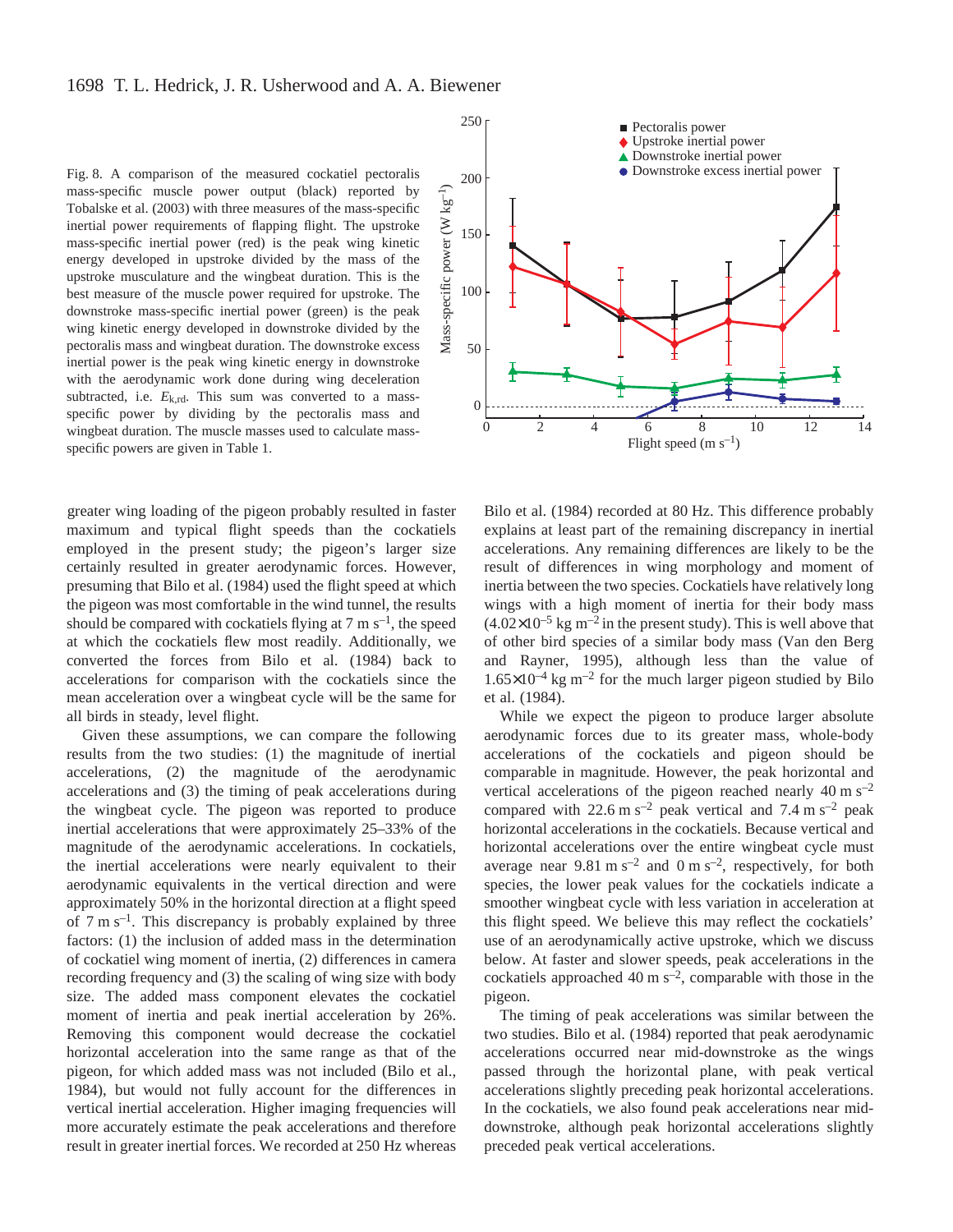### *Lift production during upstroke*

By obtaining 3-D kinematic and whole-body acceleration data, we confirmed our hypothesis that the tip-reversal upstroke employed by cockatiels in slow flight  $(1-3 \text{ m s}^{-1})$  is not an important source of lift or thrust, contrary to some previous hypotheses (Brown, 1963; Aldridge, 1986; Norberg, 1990; Azuma, 1992). The tip-reversal upstroke did result in a slight upward acceleration, but this came at the cost of a larger rearward acceleration (Figs 5, 6). The magnitude of both these accelerations was much less than those produced during the downstroke. Although the tip-reversal does not make an important contribution to weight support, it was surprisingly effective at minimizing the inertial work required to accelerate the wing in upstroke (Fig. 7A). Despite the reduced duration and increased amplitude of upstroke at slow flight speeds, the wings' peak kinetic energy was not significantly greater than that at other speeds (*P*>0.05; repeated-measures ANOVA). In a tip-reversal upstroke, the proximal portion of the wing is accelerated in early upstroke while the distal portion is allowed to travel freely. Later in upstroke, the proximal wing is decelerated while the distal wing is accelerated. By accelerating different portions of the wing at different times in upstroke the tip-reversal motion effectively reduces the wing's peak kinetic energy and the work required to accelerate the wing. This probably permits a more rapid upstroke than would otherwise be possible, given the limited size of the cockatiel upstroke musculature. Thus, the tip-reversal upstroke appears to be an effective means for long-winged birds to rapidly elevate their wings without a substantial increase in inertial work and negative (downward or rearward) aerodynamic forces that might otherwise be produced by upward wing motion.

We also confirmed our hypothesis that upstroke lift at intermediate flight speeds provides more substantial weight support than at slower and very high speeds. At flight speeds from  $5 \text{ m s}^{-1}$  to  $11 \text{ m s}^{-1}$ , aerodynamic forces in upstroke produced upward accelerations that exceeded  $2 \text{ m s}^{-2}$  but were still less than the  $9.81 \text{ m s}^{-2}$  required to counter gravity (Fig. 6). Upstroke lift production was greatest at 5 m s<sup>-1</sup> and  $7 \text{ m s}^{-1}$ , resulting in vertical accelerations as high as 6 m s<sup>-2</sup>. At these speeds, mean vertical acceleration during downstroke was correspondingly reduced. As a result, upstroke lift was 35% of that produced in downstroke. These results confirm expectations based on our earlier work (Hedrick et al., 2002) and are also consistent with the gradual increase in upstroke wake energy with flight speed recently found in the thrush nightingale (Spedding et al., 2003).

The energy source used to power aerodynamic force production during upstroke is most likely the bird's own kinetic and potential energy. This is because the upstroke musculature is of small size and is not well positioned to produce upward or forward aerodynamic forces. To estimate the changes in whole-body energy during upstroke, we integrated the instantaneous accelerations using initial velocities taken from the kinematics. This analysis showed generally similar decrements in whole-body kinetic and

potential energies, consistent with their role in providing upstroke aerodynamic force. However, when examined more closely, we found that the cockatiels favored a slightly greater kinetic energy loss at flight speeds below 9 m  $s^{-1}$  and greater potential energy loss at flight speeds above 9 m s<sup>-1</sup>.

### *Downstroke inertial power*

Our results for the inertial power requirements of downstroke generally support the currently accepted view that the energy required to accelerate the wing in downstroke is wholly subsumed within the aerodynamic power requirements of avian flight (Pennycuick et al., 2000; Askew et al., 2001; Hedrick et al., 2003). Although our calculations show that there is kinetic energy in excess of aerodynamic work at speeds of  $>7 \text{ m s}^{-1}$ , this excess kinetic energy is negligible in comparison to the overall power requirements for flight at these higher speeds (Fig. 8). Our simple test of the importance of wing kinetic energy (equation 8) assumes that the pectoralis muscle does no work during the latter half of downstroke as the wing decelerates. However, prior *in vivo* measurements of pectoralis force and length change obtained from cockatiels and other species show that this is not the case – the avian pectoralis continues to shorten and produce force throughout the downstroke (Dial et al., 1997; Biewener et al., 1998; Hedrick et al., 2003).

Re-examination of our previous results for cockatiel pectoralis power output (Hedrick et al., 2003) shows that  $24.2\pm4.6\%$  (mean  $\pm$  s.D.) of the work done by the pectoralis is performed as the wing decelerates during the latter half of the downstroke. Also, this fraction does not vary systematically with flight speed. Thus, equation 8 should contain an additional term adding the work done by the pectoralis muscle to the aerodynamic work and wing kinetic energy. At slow flight speeds  $(1–5 \text{ m s}^{-1})$ , the work done by the pectoralis during wing deceleration does not affect the conclusion that inertial power requirements are unimportant because the aerodynamic work greatly exceeded wing kinetic energy (Fig. 8). However, at flight speeds greater than 5 m  $s^{-1}$ , the wing kinetic energy and aerodynamic work done during wing deceleration were similar in magnitude. Consequently, accounting for work performed by the pectoralis during downstroke wing deceleration increases the likelihood that not all of the wing kinetic energy can be usefully transferred to the surrounding air and that a significant fraction must be absorbed or stored through other mechanisms at moderate to fast flight speeds.

An attractive possibility for elastic energy storage is the long robust tendon of the supracoracoideus muscle. Electromyographic recordings of the supracoracoideus of pigeons (Dial, 1992) show that it is activated during the terminal phase of the downstroke. This suggests that, in addition to developing force to decelerate and elevate the wing, its tendon may also store and recover excess kinetic energy of the wing. Future study of the cockatiel supracoracoideus will be needed to examine this possibility. Otherwise, although reduced at faster speeds, any excess inertial kinetic energy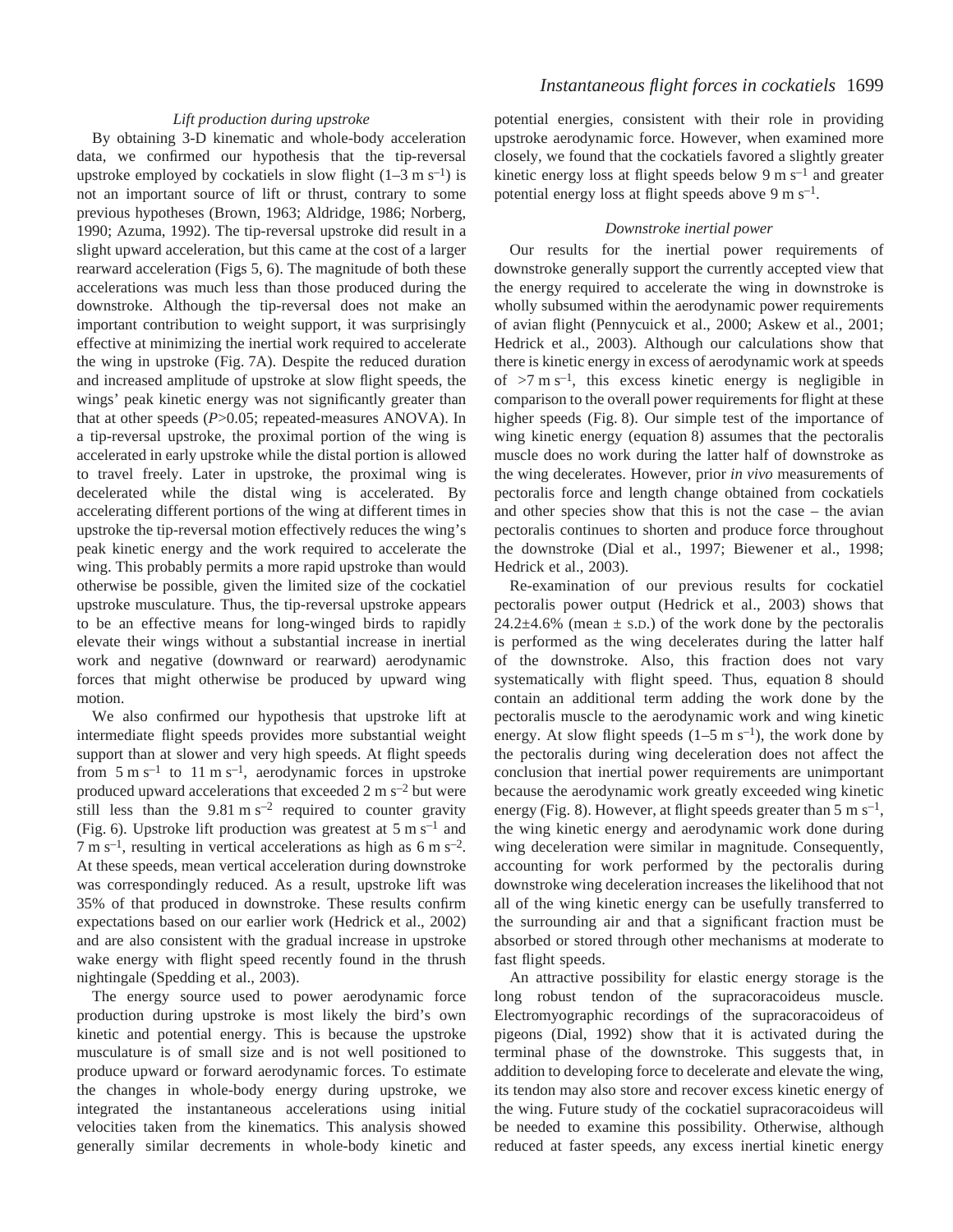during downstroke should be added to the overall power requirements of flight for this species.

### *Upstroke inertial power*

Although the inertial power required to accelerate the wing in upstroke averaged only 14% of the cockatiels' total aerodynamic power requirements, this inertial power requirement is probably incremental to the bird's aerodynamic power requirements. Unlike the downstroke, no aerodynamic transfer mechanism has been proposed. It is difficult to envision how the upwardly moving wing of a bird can produce lift or thrust without the use of muscles and while losing velocity during the second half of the upstroke, when inertial kinetic energy would need to be recovered. Elastic strain energy stored in the supracoracoideus tendon could be used to power the initial acceleratory phase of the upstroke, reducing the amount of additional energy input *via* the upstroke muscles. Although a reasonable candidate for this, until now energy storage in the supracoracoideus tendon has not been demonstrated and should not therefore be considered to account for the inertial power required for upstroke.

In addition to the upstroke musculature, aerodynamic forces might also be used to elevate the wing at the beginning of upstroke. However, this would not eliminate the inertial power required for upstroke because aerodynamic forces require their own energy source. As we discussed above, this is most likely derived from losses in the bird's own potential or kinetic energy. Even so, this energy ultimately must be produced by the bird's downstroke musculature (pectoralis) during the subsequent wing beat cycle. Furthermore, our comparison of the wings' kinetic energy in upstroke relative to concurrent losses in whole-body kinetic and potential energy suggests that all whole-body energy losses are applied to weight support rather than wing elevation.

Elastic energy storage offers another possible mechanism for minimizing the additional energy required for upstroke. As in downstroke, it is possible that the kinetic energy is stored elastically as the wing decelerates, most likely in the tendinous attachment of the pectoralis to the humerus and within the pectoralis muscle itself. However, recordings of muscle force and length change in the pectoralis of cockatiels (Tobalske et al., 2003) indicate that the muscle produces little force as the wing decelerates. Consequently, although some storage may occur late in upstroke it does not appear to be large enough to account for the loss in wing kinetic energy.

### *Aerodynamic force production and wing rotation*

Our recordings of whole-body acceleration also allow us to assess indirectly whether cockatiels obtain useful lift from wing rotation when flying at slow speeds. Unsteady aerodynamic force production *via* wing rotation has been described in insect flight (Dickinson et al., 1999) and, for flies, accounts for a substantial fraction of the lift needed for weight support. Given the rapid supination and pronation of the wing that occurs in cockatiels, and other birds, during the end of the downstroke and upstroke at slower flight speeds, it seems possible that birds may also obtain some benefit from wing rotation. However, we found that net aerodynamic forces typically approached zero during stroke reversal at the lower flight speeds  $(1-3 \text{ m s}^{-1})$ ; Fig. 5), when wing rotation is most pronounced. This suggests that aerodynamic mechanisms associated with wing translation, rather than wing rotation, predominate in the generation of flight power of cockatiels, as well as other birds.

### *Future work*

The use of accelerometer techniques first developed by Bilo et al. (1984) and employed here to analyze the inertial and aerodynamic power requirements of the steady flapping flight of cockatiels over a range of speeds provides considerable insight into the mechanisms for aerodynamic power production and kinetic energy exchange. Such an approach might also be used to analyze patterns of aerodynamic force production during unsteady, maneuvering flight to better understand the aerodynamic mechanisms by which birds maneuver, particularly at slow speeds. In combination with recordings of muscle activation, force production and length change, measurements of whole-body acceleration may allow a more detailed investigation of how birds produce and control the forces required for maneuvering flight. As we have seen in our analysis of cockatiels during steady flight across a range of speeds, interactions between wing inertia, elastic energy recovery and muscle work, and the aerodynamic power requirements of flight remain uncertain. Experiments that artificially vary wing inertia while recording pectoralis length change and force production may also provide better insight into the importance of wing inertia in flight and how the behavior of a power-producing muscle–tendon system operates under an inertial load. Inertial loads have recently been shown to accentuate the peak power output of the plantaris muscle and tendon in jumping bullfrogs (Roberts and Marsh, 2003). A similar mechanism could operate in the pectoralis muscle of birds during flapping flight if the pectoralis tendon/aponeurosis can store and release adequate elastic strain energy and this energy can be effectively transferred to the air while producing useful aerodynamic force. Finally, the resolution and recording frequency limitations of current high-speed video technologies make derivation of whole-body accelerations from video unreliable in most circumstances, encouraging the use of accelerometers. However, video technologies are improving rapidly and may soon allow sufficiently accurate acceleration measurements without requiring the use of accelerometers.

#### *Summary*

The combination of high-speed 3-D kinematics and threeaxis accelerometer data allowed us to explore the timing and magnitude of net aerodynamic force production throughout the wingbeat cycle of cockatiels flying across a range of steady speeds. Our results reveal that the proposed mechanisms for aerodynamic force production during upstroke in slow flight result in little net force. However, useful aerodynamic force production during upstroke at intermediate speeds was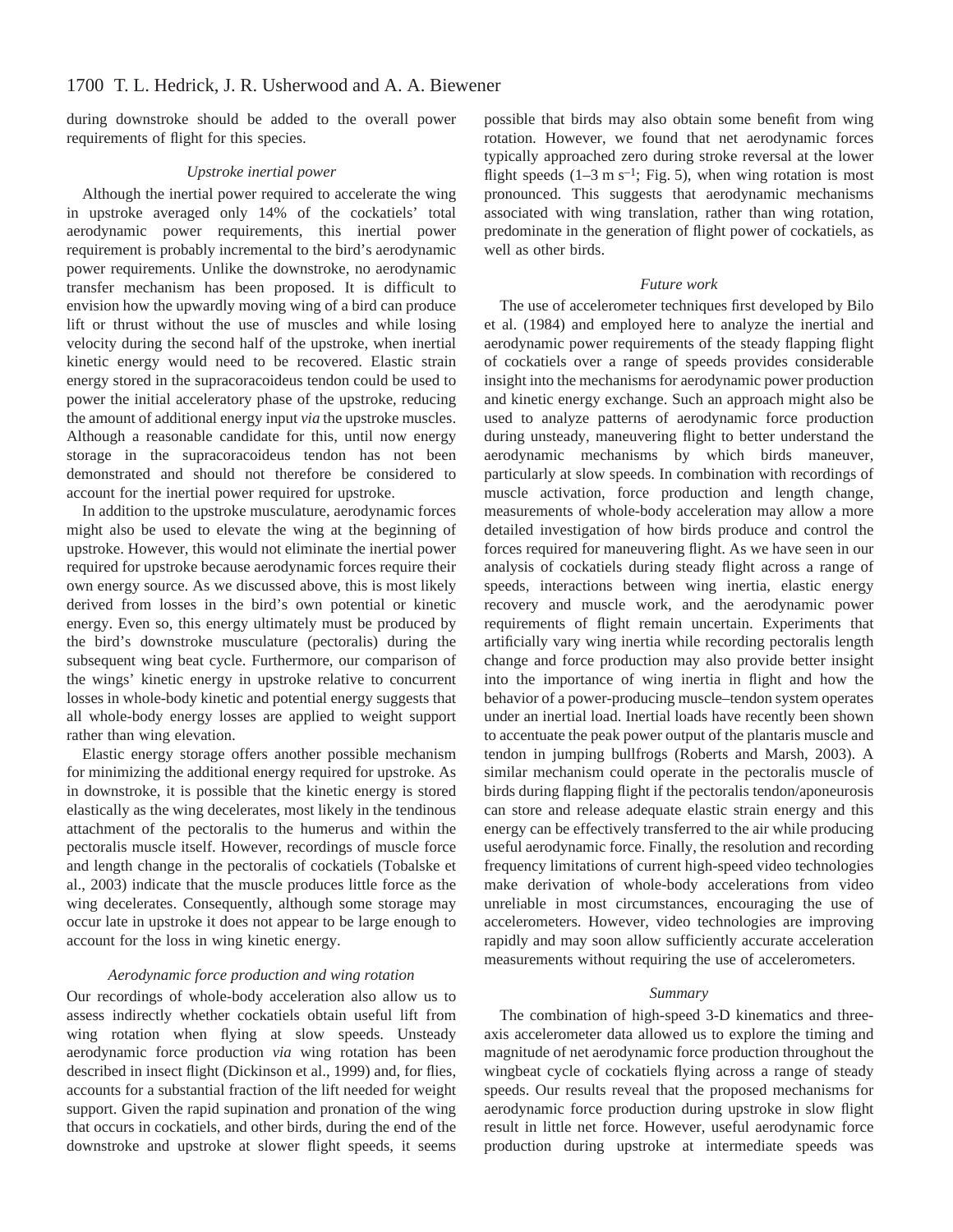observed, consistent with our earlier estimates of circulation and lift production (Hedrick et al., 2002) and with the latest flow visualization analysis of steady avian flight (Spedding et al., 2003). At speeds from 7 m s<sup>-1</sup> to 11 m s<sup>-1</sup>, net aerodynamic forces during upstroke acted in an upward and rearward direction, as expected. Detailed examination of the inertial power requirements for flapping flight in cockatiels generally supported the commonly held assumption that the inertial kinetic energy of the wing during the downstroke is converted into useful aerodynamic work and need not represent an incremental cost to the power required for flight. This was best supported at slower flight speeds, where inertial power requirements were greatest but aerodynamic power requirements were also large. At faster flight speeds, excess downstroke kinetic energy was observed. We believe that this excess kinetic energy may be recovered by elastic storage within the tendon of the supracoracoideus muscle, but this remains to be confirmed. Our analysis of the kinetic energy imparted to the wing during upstroke indicates that the majority is probably dissipated and should be added to the total power requirement for flapping avian flight. However, some fraction of this energy may also be stored and recovered within elastic structures of the pectoralis.

### **List of symbols**

- *Ä*1 acceleration measured by accelerometer axis 1
- $\ddot{A}_2$  acceleration measured by accelerometer axis 2
- *Ä*3 acceleration measured by accelerometer axis 3
- *C*B center of mass of the bird's wingless body including accelerometers
- *c*i chord of wing section *i*
- *C*T center of mass of the whole bird including accelerometers
- *E*aero work done on the air to support and propel the bird, also referred to as aerodynamic work
- *E*k kinetic energy
- $E_{k,rd}$  wing  $E_k$  in downstroke in excess of the aerodynamic work done as the wing decelerates
- $\Delta E_{k,w}$  change in wing  $E_k$  over the specified time interval
- *E*p potential energy
- *I* mass moment of inertia
- *m*i mass of wing section *i*
- *m*i,v added mass of wing section *i*
- $m<sub>T</sub>$  the bird's total body mass, including accelerometers  $w_i$  width of wing section *i*
- $\ddot{X}_{\text{B}}$  net horizontal acceleration of  $C_{\text{B}}$
- $\ddot{X}_{B,I}$  horizontal acceleration of  $C_B$  due to inertial forces
- $\ddot{Y}_{\text{B}}$  net lateral acceleration of  $C_{\text{B}}$
- *Z*B vertical position of *C*B
- $\hat{Z}_B$  vertical position of  $C_B$  in the local frame of reference (fixed at zero)
- $\ddot{Z}_B$  net vertical acceleration of  $C_B$
- $\ddot{Z}_{B,E}$  vertical acceleration of  $C_B$  due to external forces
- $\ddot{Z}_{B,I}$  vertical acceleration of  $C_B$  due to inertial forces
- *z*i vertical acceleration of the *i*th wing section

# *Instantaneous flight forces in cockatiels* 1701

- $\ddot{\tilde{z}}_i$  vertical acceleration of wing section *i* in the local frame of reference
- $\ddot{Z}_{T}$  vertical acceleration of  $C_{T}$
- $\hat{Z}_T$  vertical position of  $C_T$  in the local frame of reference
- $\hat{Z}_{\text{B}}$ vertical acceleration of  $C_B$  in the local frame of reference
- $\check{\Z}_\Gamma$ vertical acceleration of  $C_T$  in the local frame of reference
- α rotation angle about the *Z* (vertical) axis
- β rotation angle about the *Y* (lateral) axis
- γ rotation angle about the *X* (horizontal) axis
- ρ air density

We would like to thank Pedro Ramirez for caring for the cockatiels and Bret Tobalske for valuable discussion on these research topics, as well as the constructive comments of two referees. Also, special thanks to Pierre Tresfort (Tresfort Metal Works) and Quentin Spendrup (SMJ, Inc.) for quality construction of the wind tunnel. This work was supported by NSF IBN-0090265 to A.A.B.

#### **References**

- Abbott, B. C., Bigland, B. and Ritchie, J. M. (1952). The physiologic cost of negative work. *J. Physiol. Lond.* **117**, 380-390.
- **Aldridge, H. D. J. N.** (1986). Kinematics and aerodynamics of the greater horseshoe bat (*Rhinolopus ferrumequinum)* in horizontal flight at various flight speeds. *J. Exp. Biol.* **126**, 479-497.
- Askew, G. N., Marsh, R. L. and Ellington, C. P. (2001). The mechanical power output of the flight muscles of blue-breasted quail (*Coturnix chinensis*) during take-off. *J. Exp. Biol.* **204**, 3601-3619.
- **Azuma, A.** (1992). *The Biokinetics of Flying and Swimming*. New York: Springer.
- Biewener, A. A., Corning, W. R. and Tobalske, B. W. (1998). In vivo pectoralis muscle force–length behavior during level flight in pigeons (*Columba livia*). *J. Exp. Biol.* **201**, 3293-3307.
- **Bilo, D., Lauck, A. and Nachtigall, W.** (1984). Measurement of linear body accelerations and calculation of the instantaneous aerodynamic lift and thrust in a pigeon flying in a wind tunnel. In *Biona-Report 3* (ed. W. Nachtigall). Stuttgart, Gustav Fischer.
- **Brown, R. H. J.** (1963). The flight of birds. *Biol. Rev.* **38**, 460-489.
- **Dial, K. P.** (1992). Activity patterns of the wing muscles of the pigeon (*Columba livia*) during different modes of flight. *J. Exp. Biol.* **262**, 357-373.
- **Dial, K. P., Biewener, A. A., Tobalske, B. W. and Warrick, D. R.** (1997). Mechanical power output of bird flight. *Nature* **390**, 67-70.
- **Dickinson, M. H., Lehmann, F.-O. and Sane, S. P.** (1999). Wing rotation and the aerodynamic basis of insect flight. *Science* **284**, 1881-2044.
- **Drucker, E. and Lauder, G.** (1999). Locomotor forces on a swimming fish: three-dimensional vortex wake dynamics quantified using digital particle image velocimetry. *J. Exp. Biol.* **202**, 2393-2412.
- **Ellington, C. P., Van den Berg, C., Willmott, A. P. and Thomas, A. L. R.** (1996). Leading-edge vortices in insect flight. *Nature* **384**, 626-630.
- **Hatze, H.** (1988). High-precision three-dimensional photogrammetric calibration and object space reconstruction using a modified DLT approach. *J. Biomech.* **21**, 533-538.
- Hedrick, T. L., Tobalske, B. W. and Biewener, A. A. (2002). Estimates of circulation and gait change based on a three-dimensional kinematic analysis of flight in cockatiels (*Nymphicus hollandicus*) and ringed turtle-doves (*Streptopelia risoria*). *J. Exp. Biol.* **205**, 1389-1409.
- Hedrick, T. L., Tobalske, B. W. and Biewener, A. A. (2003). How cockatiels (*Nymphicus hollandicus*) modulate pectoralis power output across flight speeds. *J. Exp. Biol.* **206**, 1363-1378.
- **Liu, H., Ellington, C. P., Kawachi, K., Van den Berg, C. and Willmott, A. P.** (1998). A computational fluid dynamic study of hawkmoth hovering. *J. Exp. Biol.* **201**, 461-477.
- **Norberg, U. M.** (1990). *Vertebrate Flight: Mechanics, Physiology, Morphology, Ecology and Evolution*. Berlin: Springer-Verlag.